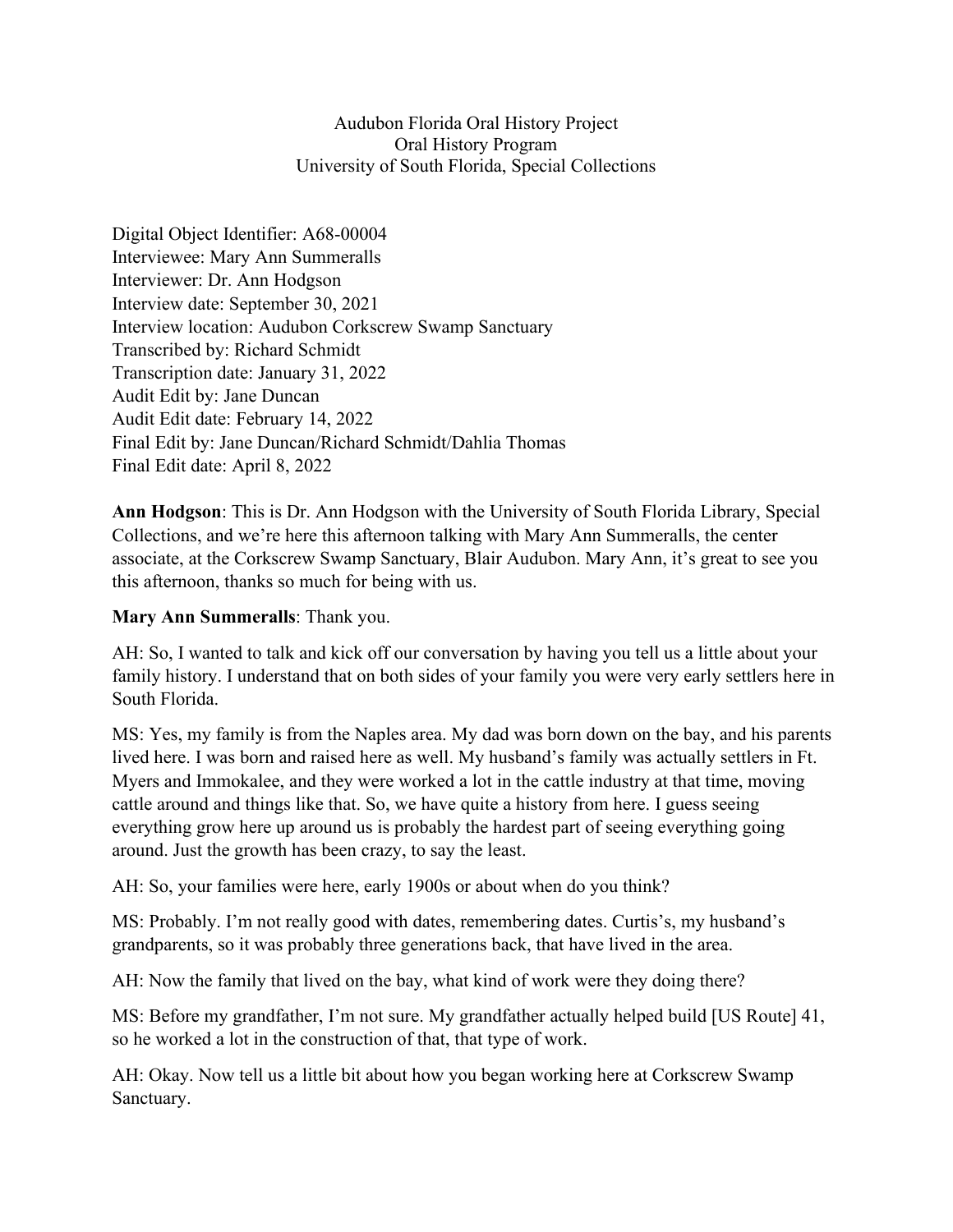MS: Sure. Well, my husband and his family owned a business, heavy equipment. They worked getting farm fields ready and things like that. And they sold their business out and so my husband went to fire school. And so in between I was looking for something. My children, my youngest was probably between four or five, and we needed a little extra income. And I didn't want to go very far. We've lived out in this area for thirty-five years, my husband and I. And then before that I lived out here as well, since I was about sixteen.

So, I was just looking around the area trying to find a part time job. And I just came to the sanctuary one day and talked to, at that time the manager was Kay Kune, and she said, "Sure, I could use somebody." And so, I started right away. I worked part time because I also teach. So, I just started working in admissions and getting people through. You definitely meet a lot of interesting people as they're coming through, people from all over the world. And the whole time I've lived here and worked here, probably I'd say twenty-three years I've worked here; I could probably count on one hand the number of people that had a bad experience out there on the walk. And everybody is usually just so amazed and relaxed and when they come back, they just really sing the praises of the swamp.

It's just a beautiful walk and a beautiful place. And like I said, the ones I can count on one hand, that didn't like it. It was mostly because they weren't really expecting to be in nature, I don't think. They were, some were afraid of bugs and everything, so it was like they just didn't like it. It wasn't their type of thing. But most everybody is so compassionate about the swamp, and what it stands for and how it's preserved and everything. So, I've always had a lot of good feedback from our guests about the swamp and the sanctuary. It's really amazing.

AH: So, you've been working in admissions and then, tell us a little bit about what that entails.

MS: Well, I've always worked at admissions. When we built— the admissions and everything was in a small building whenever I started, and the store and admissions were all together. And at that time, people could just come in, they paid their admission, they went out on the walk, and then pretty much left when they wanted to. There was not really a—they didn't have to check back in with us or anything like that at that time. Then as I helped move into the new building and I work in both places doing the admissions but also with our store and our nature store. And helping try to find things that would fit with our mission here, that goes along with what we're doing and how we're preserving and conserving around us. It's always admissions and sales so either way that goes. However I can be used.

AH: When someone arrives at the sanctuary, what's the orientation as you receive them and check them in?

MS: Well, let's say it's someone that's never been here before, because a lot of times we have repeat people, yearly. That's their yearly vacation spot. But if someone just came in and they got their tickets to go out on the walk, they want to know a little bit about it, what they're going to be seeing. And because it is a natural element, I think most people realize that you're not going to walk out there and see this animal sitting there and this animal sitting there. But just letting people know what has been seen out there and I always just remark about the forest. That it never leaves, and I always know it's going to be out there when they get out there.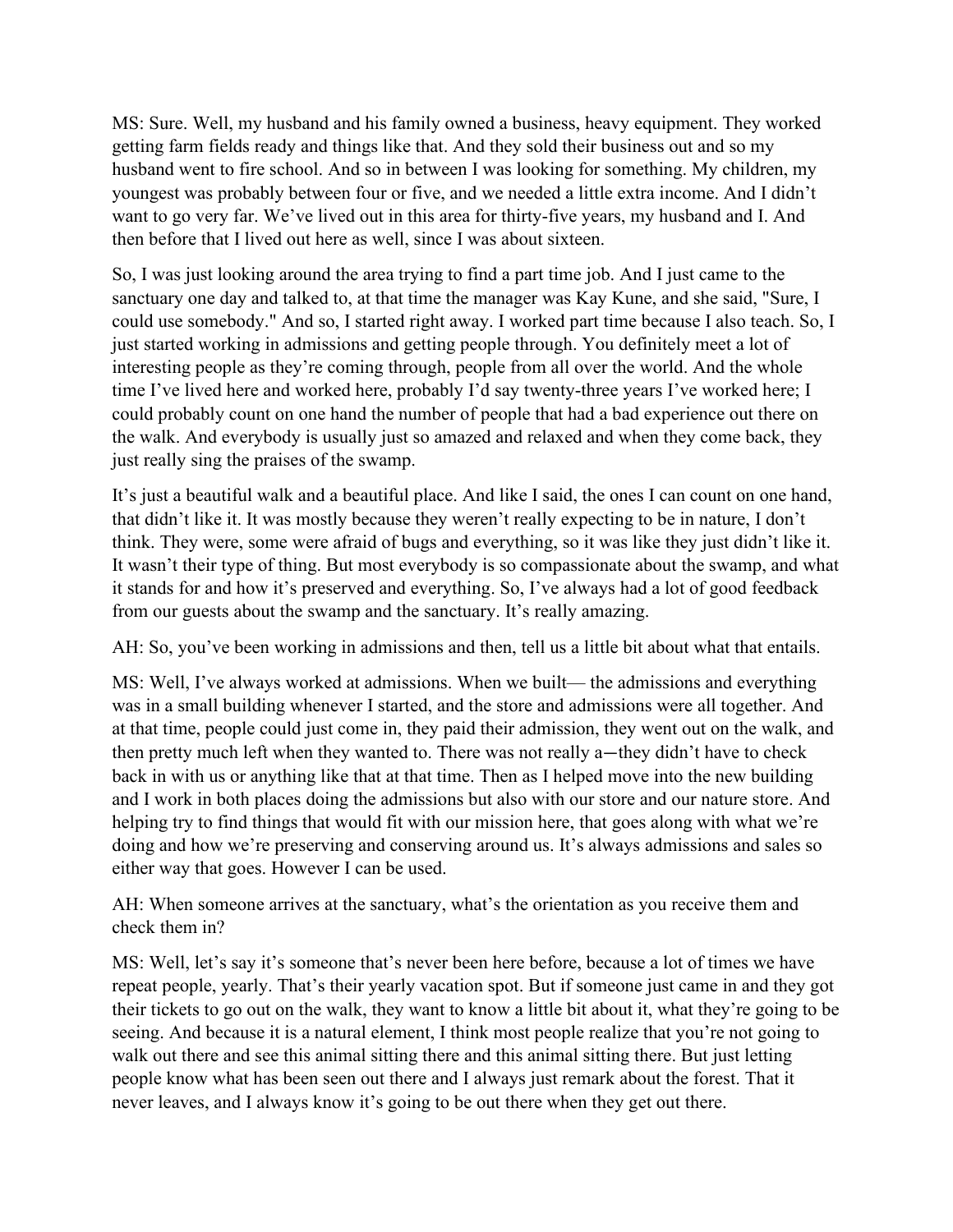And so, I mainly talk about that whenever people come in, that they'll be walking through one of the oldest bald cypress, old growth forests that there is. I think that it's only the third left in North America, so that's always just amazing to let them know that. Then they're always excited to know about what animals are being seen out there. But I think that just, you know, talking a little bit about the forest and how it's been protected from logging, and things like that, is probably my main point to get across to our customers. And usually, I tell them to go out there and relax and enjoy it, because that's what you want to do. Get away from everything, just get out there, and enjoy it.

AH: Then what is their experience like when they get out there? It's a walk.

MS: It's a walk. It's two and a quarter mile walk around through different ecosystems. The way that the boardwalk is set up, whoever thought it out at the beginning did a really good job because you go through about five different Florida ecosystems, habitat areas. So, they get to see different types of Florida ecosystems just walking that two and a quarter mile, so it's really set up very well, very well thought out, I think. And then just walking through each one and reading the signs that are around and then the forest, it's always amazing.

When people walk through there they come back and they're just like, "It's amazing." There's a lot of questions when they come back, sometimes about what did I see? How did they get the boardwalk through there? You know, how did all that happen? People just, I think when they come back, they're more passionate about the forest and what we do, the job. Because so many times people, I don't know how many times, probably ninety-nine percent of the time, people come back and say, "Thank you for doing this. Thank you for preserving this." Even though I didn't have a lot to do with it, they're very appreciative of it.

AH: You mention that you get visitors from all over. Every country? Different countries?

MS: From all over, I mean I've talked to people from pretty much any place you can think of. We get a lot of, in the summertime especially, we get a lot of people from Europe on holiday. And of course, people come in, hundreds and hundreds of people, but every now and then certain people stick out. I remember there was one lady from Russia. She was an older lady and she said, "I can't make it around the boardwalk." She said, "If you'll set me a chair right here, I'll help you sell these bags while my family is out there." And while she was there, it was a slow day, so she just told me all kinds of stories and I wish I could remember them all.

But I just remember, you know, I wish I could do that every day. Sit and just talk to people about their life, what their life was like. So, you meet people from all over the place. There are a lot Europeans that come here and then there's a lot of people from our area that come here. Some of them don't even realize, or haven't ever realized, that we're here. Probably at least once or twice a week I'll have somebody say, "I've lived here for 40 years and I never knew this was here." And one reason is that we don't really advertise it that much. It's more word of mouth. And I think that's pretty amazing as well to see that that many people have heard about us through other people.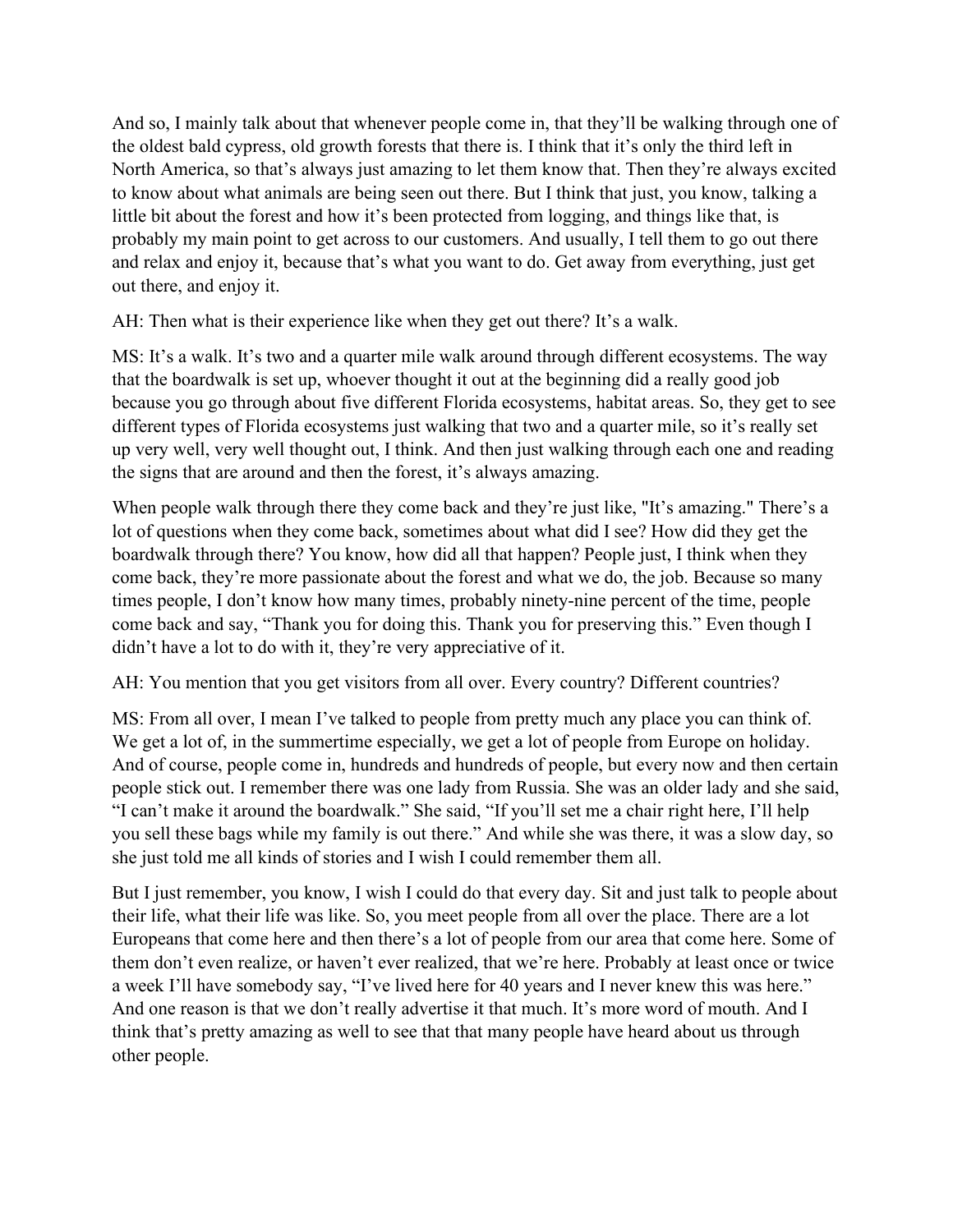So, you know, whenever you have something like this, people talk about it. So, a lot of times people from, even our local hotels and motels will tell people when they're looking for something to do, "You've got to go check out Corkscrew." And then they'll tell them why, why it's a good place to come and visit. And I think the walk too. They can go to the Everglades and they can walk through some of the same type of ecosystems, but not as comfortably as walking on the boardwalk and seeing all the different habitats all together. That's always pretty amazing to me.

AH: Does what they see on the boardwalk vary seasonally?

MS: It does. It depends on what's out there, what animals are around. In our migratory season when we have the migratory birds down, a lot of people are here for those migratory birds. So, you have the birders and then you have the naturalists, you know there's all kinds of people that come. You have families that want to get their kids into nature, away from the video games and TVs and computers, and get out in nature. And that's why I like to see the families that are coming out, because that's going to be the future of keeping it up.

AH: When you work in the gift shop, is that the right word for it?

MS: Yes.

AH: You mentioned that you're involved in selecting the different items that are sold there. Tell us a little bit about how does a gift shop function? How do you pick out different items?

MS: Well fortunately, I don't have to do that. We have a great manager that does that, but she's always asking for our opinions. Because I think the main thing that we all always look for is one, that it will fit with our mission. So, we're always looking for things that, for instance, fair trade items or items that are made locally, more eco-friendly type things. Sometimes it's hard to find things like that, but you know we're learning and we're getting a little bit better at finding those types of things. And then I think even just when people come back in and having things that they want to remember their adventure on the walk, you know. Even if it's just a magnet, having something that they would be interested in.

Like for right now, how it has been for the last few months, it's been the ghost orchid that's been blooming. So even just having a little magnet with the ghost orchid picture on it just enhances the visitor's experience because they have that now and they can remember what they saw out there or something like that. So, sometimes, I think a lot of times people are thinking, Is the store even worth having? And I think it is because it does enhance the visitor's experience. They can come back and say, "I saw a Barred Owl out there today. Do you have something with a Barred Owl?" So, they may look for a t-shirt, or some kind of figurine, or something that has a Barred Owl because that's special to them now. They saw it out there. So, when they have it in their home or whatever, it reminds them of the sanctuary. And like I said, we have a lot of visitors that this is their yearly trek. So, they'll come each year because it's such a beautiful place. And they'll come each year, that's part of their list of things to do when they're here. So having something that they can remember their visit, I think is very important.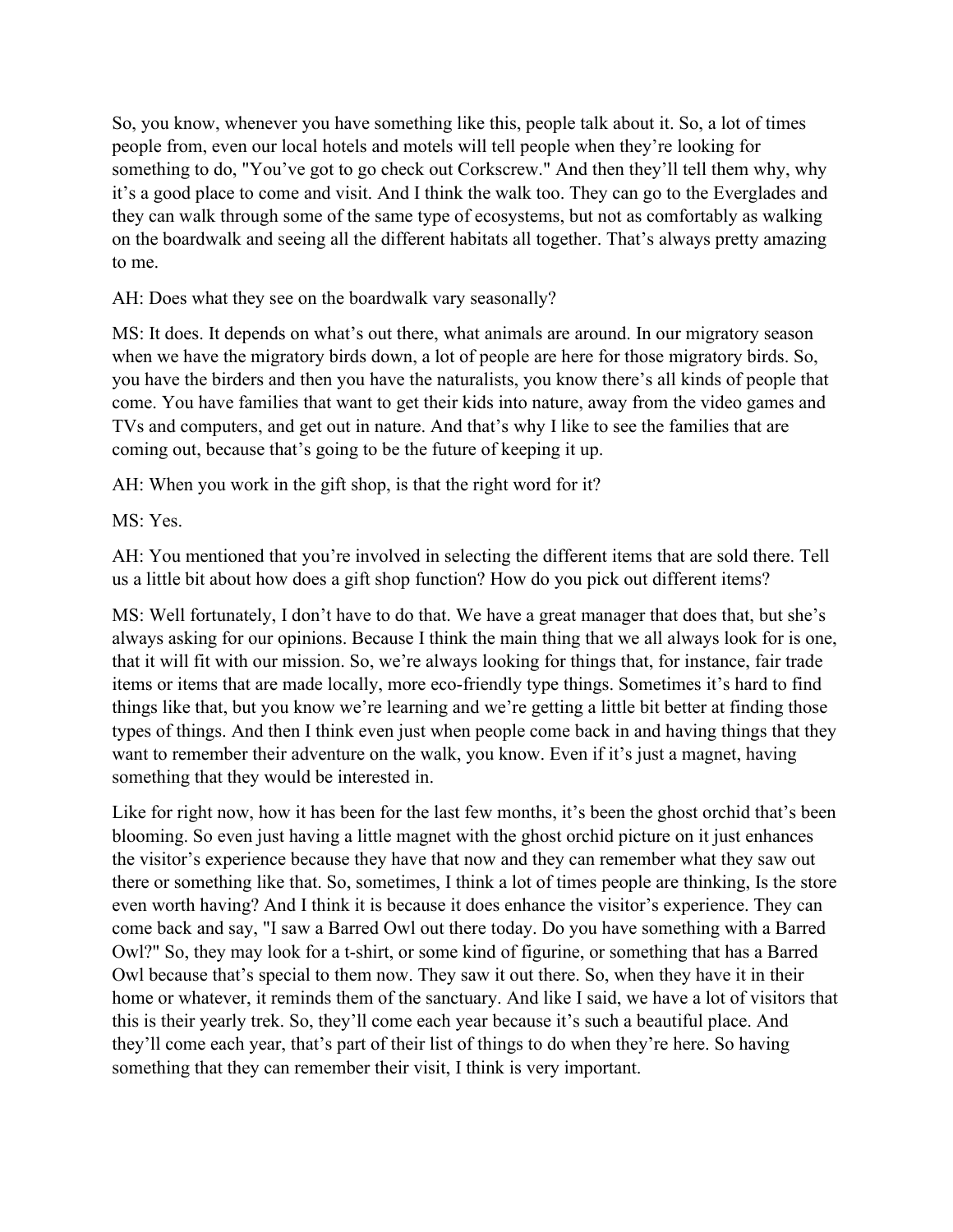AH: You hear a lot of those conversations when you're in the gift shop. What are some of the most unique or the wildest conversations you've heard over the years?

MS: I don't really know. I don't really understand exactly what you're asking, I guess.

AH: Well, you know, you've been able to overhear a lot of conversations at admissions and in the gift shop.

MS: About the sanctuary itself?

AH: Yeah.

MS: I don't know. I think probably the ones that stand out were the ones I was talking about that where people didn't have a really good experience. The one I always think of is a lady came screaming back through there, "There's bugs out there!" And she just ran right out the door. She didn't even slow down. She came running. She goes, "There's bugs out there!" Just things like that I think keep us going because it was kind of hilarious. But I felt bad for her too because she really was scared of bugs. But she didn't realize that she was coming to a nature place and there's bugs here.

But just things like that. I mean I've heard stories about, you know, there's been people that have come and they came out here because a family member has died. And they came out here in the peacefulness just to reflect on memories or things like that. So, it's special in that it means a lot of things to a lot of different people. Some people, just like I say, come out here just to get away from the rat race. Some people come out here to see the nature, see what they can find. Birders come out to see if they can get a bird off their like list. But a lot of people have different reasons for coming out here and, you know, you never know what someone— sometimes they'll talk about their families. We've had a lot of people that have gotten engaged out here, we've had some weddings out here. So, you know, it's special in different ways to different people.

AH: Have you had an opportunity to spend much time walking on the boardwalk in between your other activities?

MS: Probably not as much as I would've liked to. But my whole family loves it out here, so we'll come out as often as we can to walk the boardwalk. We bring our grandkids out here. They love it. And I've brought my school kids out here a few times. But yeah, I haven't had time to get out there as I would've liked to. But it is something I try to do as often as I can.

AH: Mary Ann, it's been fascinating to hear you talk about, you know, the diversity of visitors that visits the sanctuary. What would be your message to people who haven't been here, you know? How should they be thinking about their visit? And what message would you leave them with?

MS: Well, I think if you haven't been here before, I would definitely say that you need to come at least one time. And I think if you come one time, you'll be wanting to come again. But it's just unique, the walk and just walking through the different habitats, walking through the old growth forest. It's just not something that you're going to see anywhere else or get the feel of anywhere